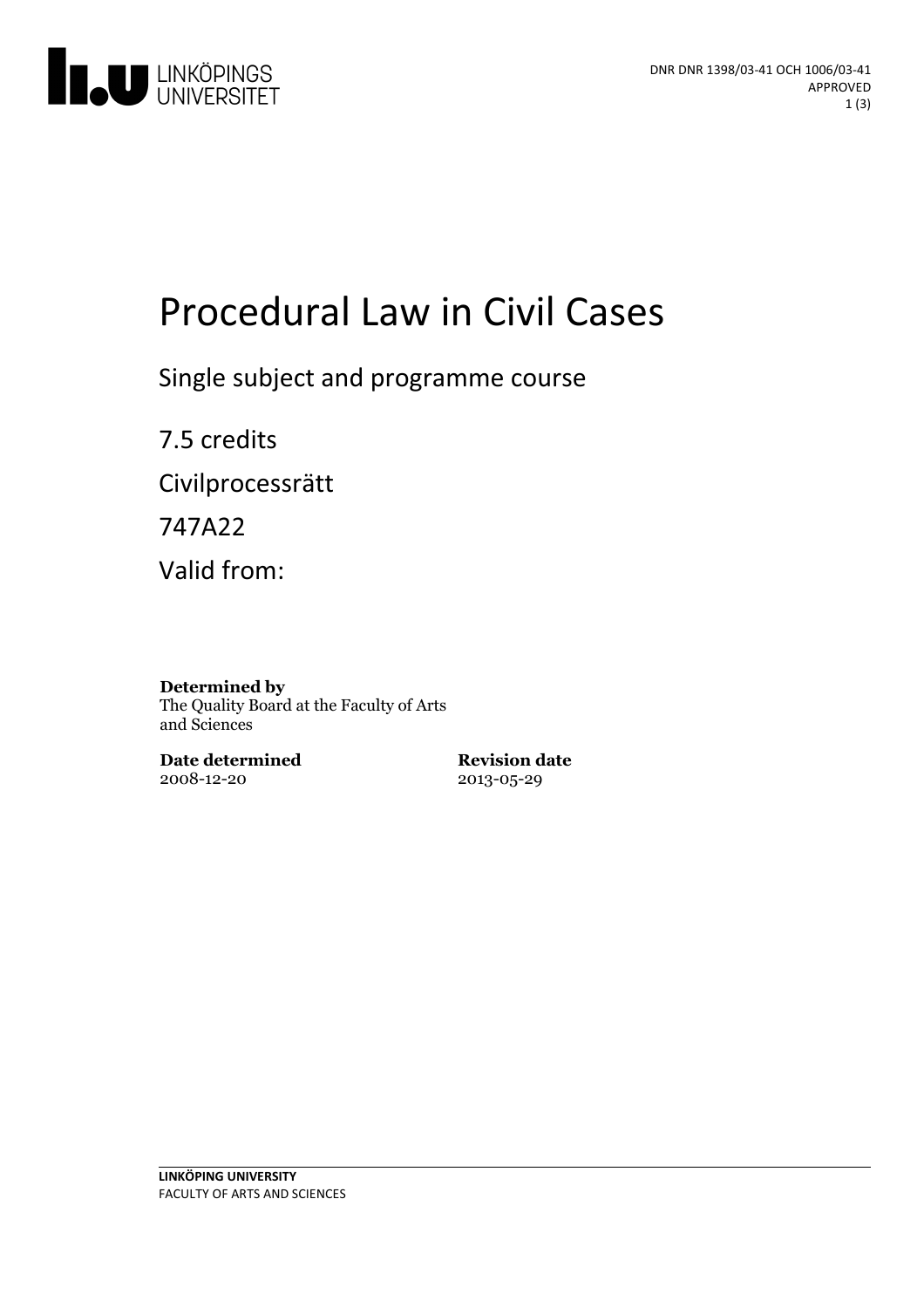Main field of study

Commercial Law

Course level

Second cycle

## Advancement level

A1X

## Course offered for

- Master Programme in Commercial and Business Law
- Master´s Programme in Commercial and Business Law with focus on Europé

## Entry requirements

For admission to the course, required apart from general entry requirements is that the specific entry requirements concerning English, social studies and the Swedish language that apply for admission to the business law programmes are satisfied, and that the following courses/course parts (or the equivalent) are completed: Commercial and Business Law, Theories and Methods of Law, Public and EEC/EU Law, Contract, Tort and Insurance Law and additional courses/course parts comprising at least 37.5 HE credits in commercial and business law.

# Intended learning outcomes

On completion of the course, the student should be able to - demonstrate good knowledge of settlement of disputes, in both national and international business relations, in Swedish courts.

## Course content

The course covers the civil procedure in Swedish courts. International conventions concerning jurisdiction and enforcement of judgements in the field of civil law are covered.

# Teaching and working methods

The teaching takes the form of lectures, exercises and study visits. The students should also study independently.